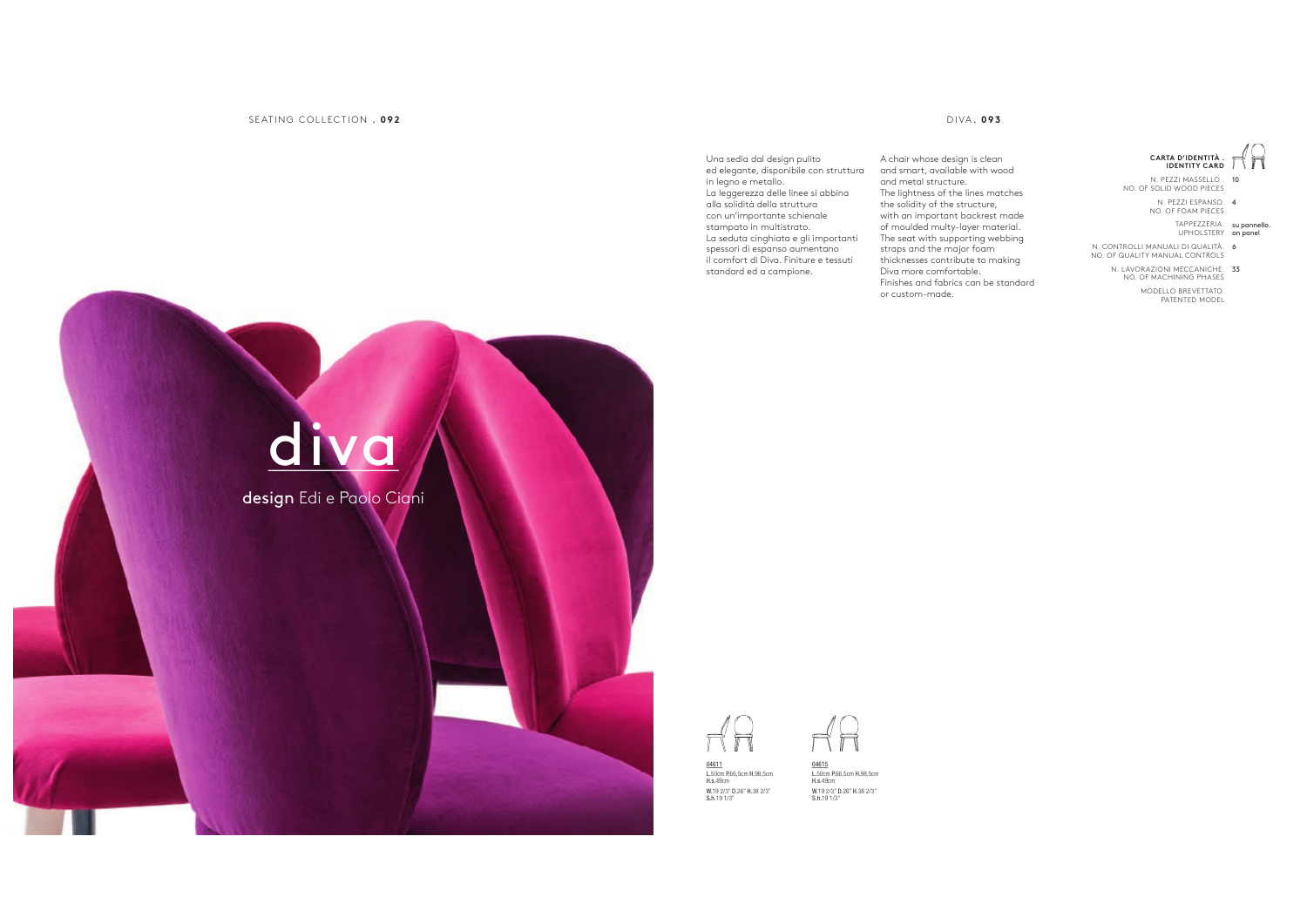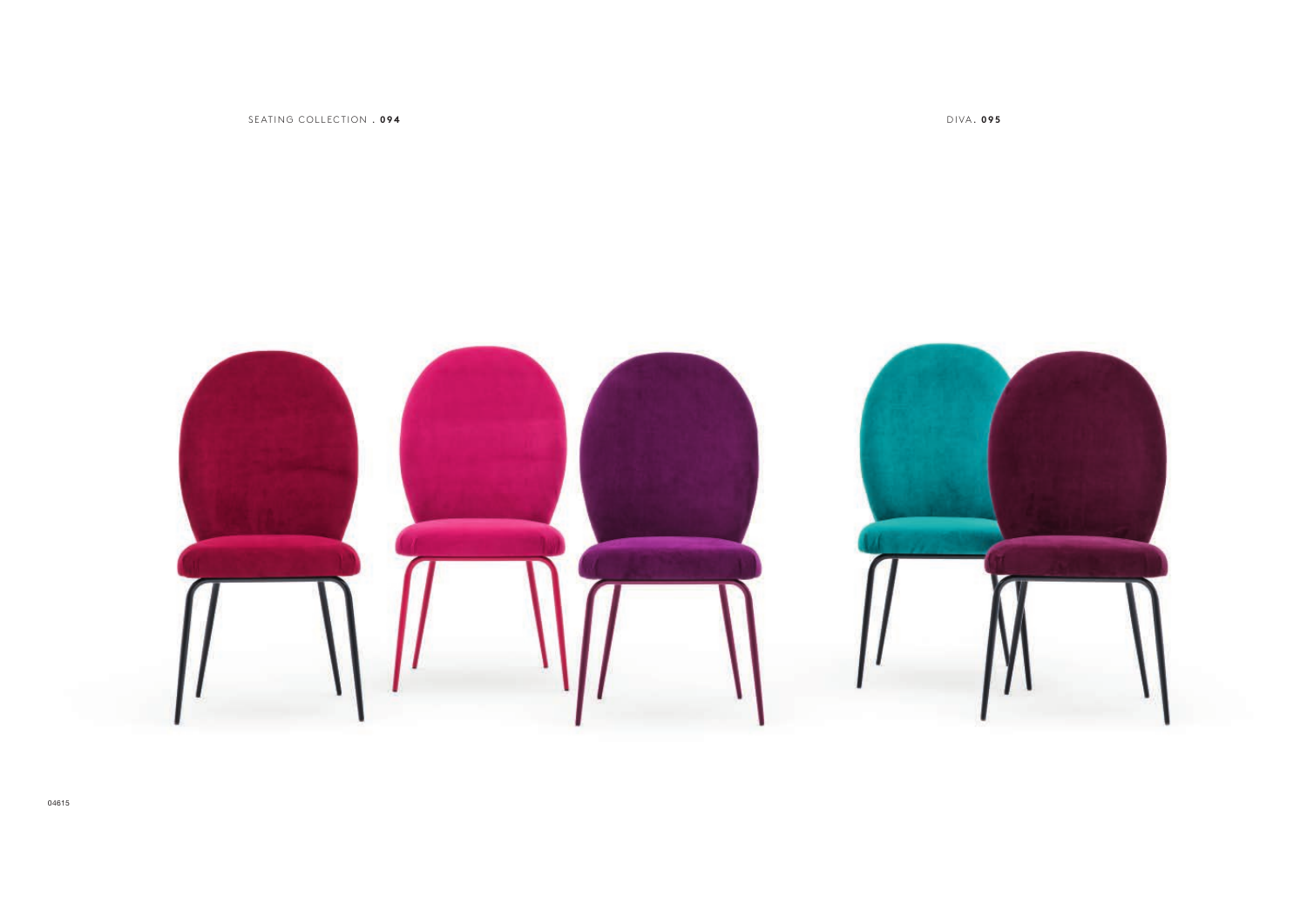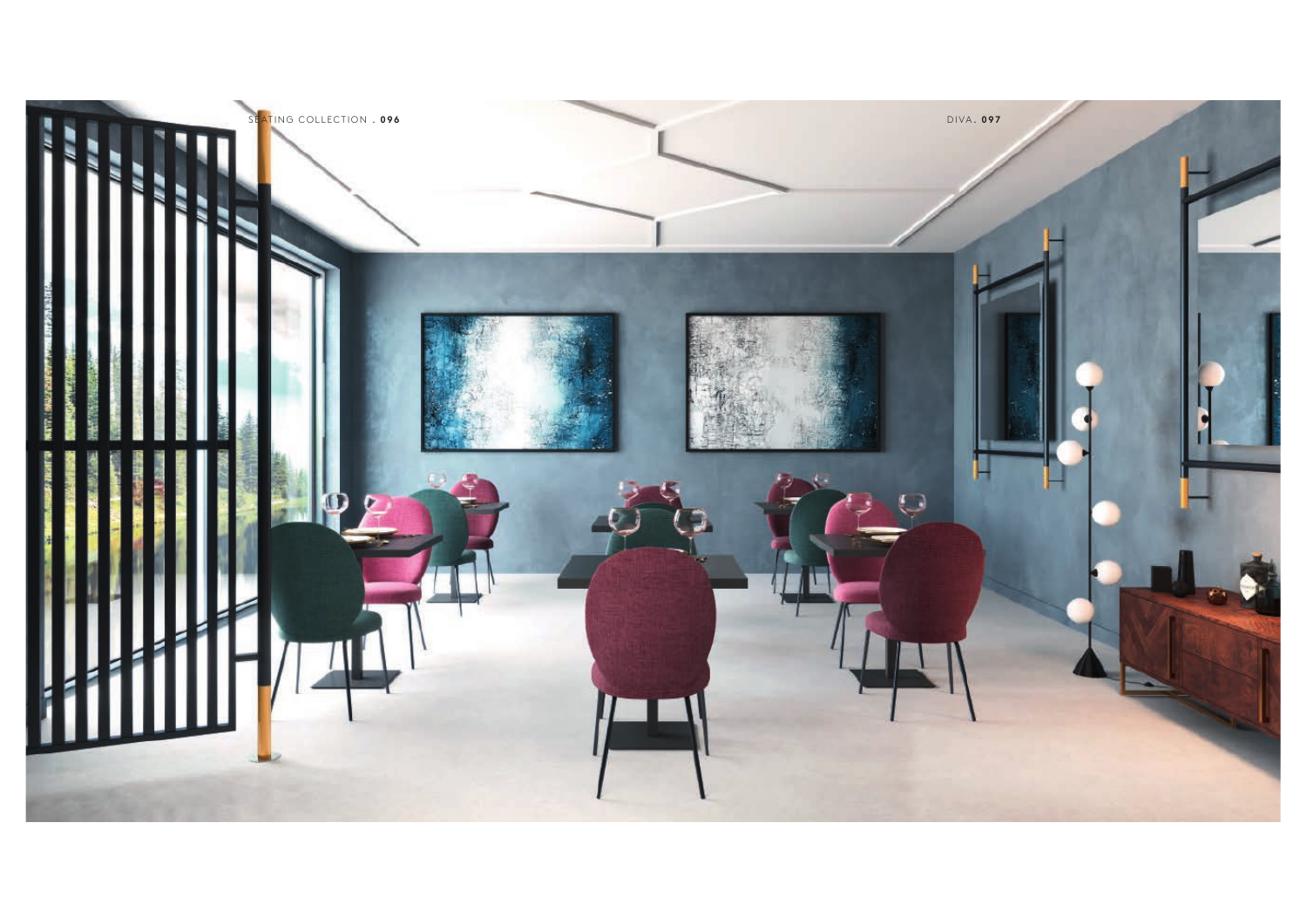SEATING COLLECTION . **098** DIVA. **099**



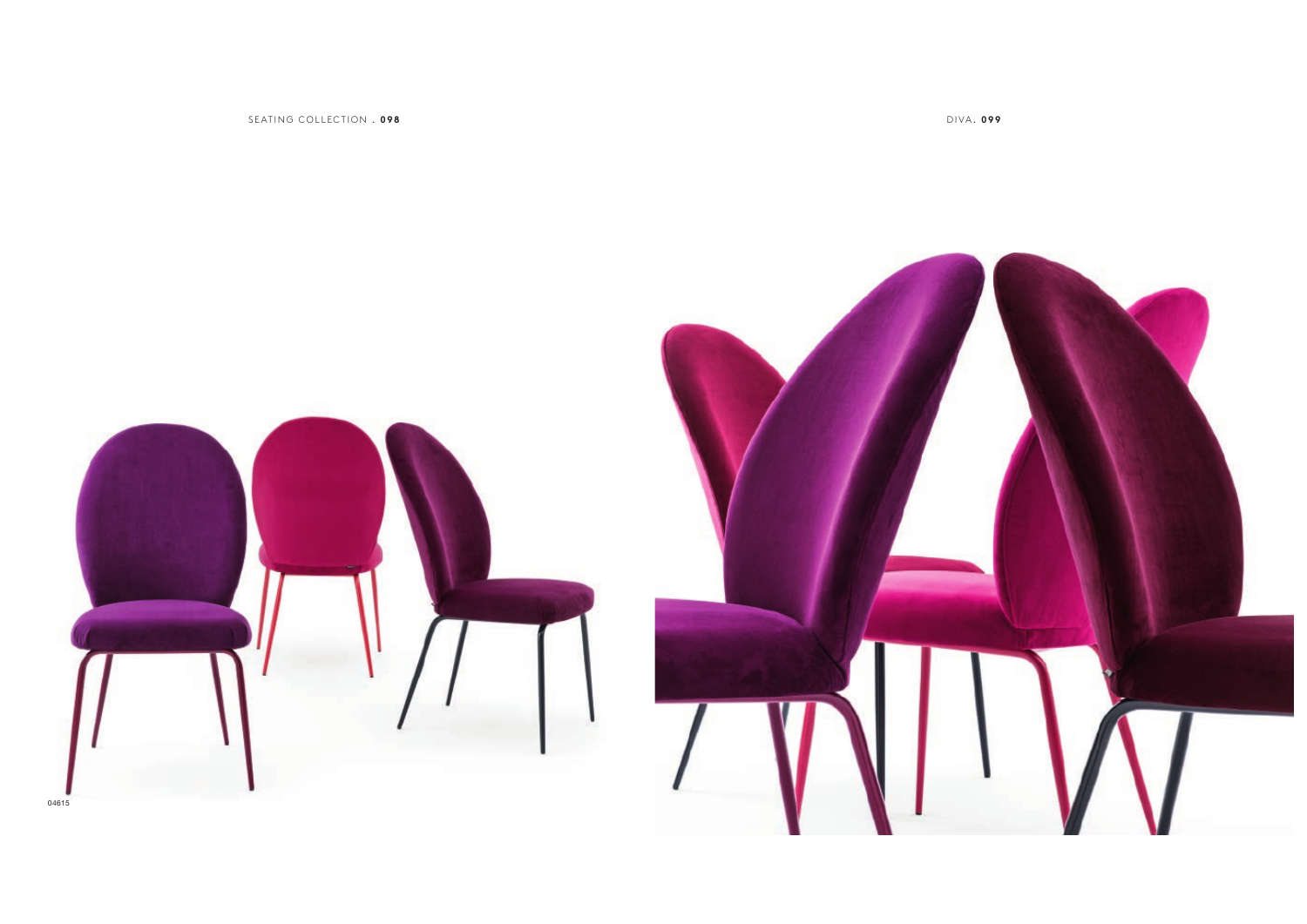## SEATING COLLECTION . **100** DIVA. **101**